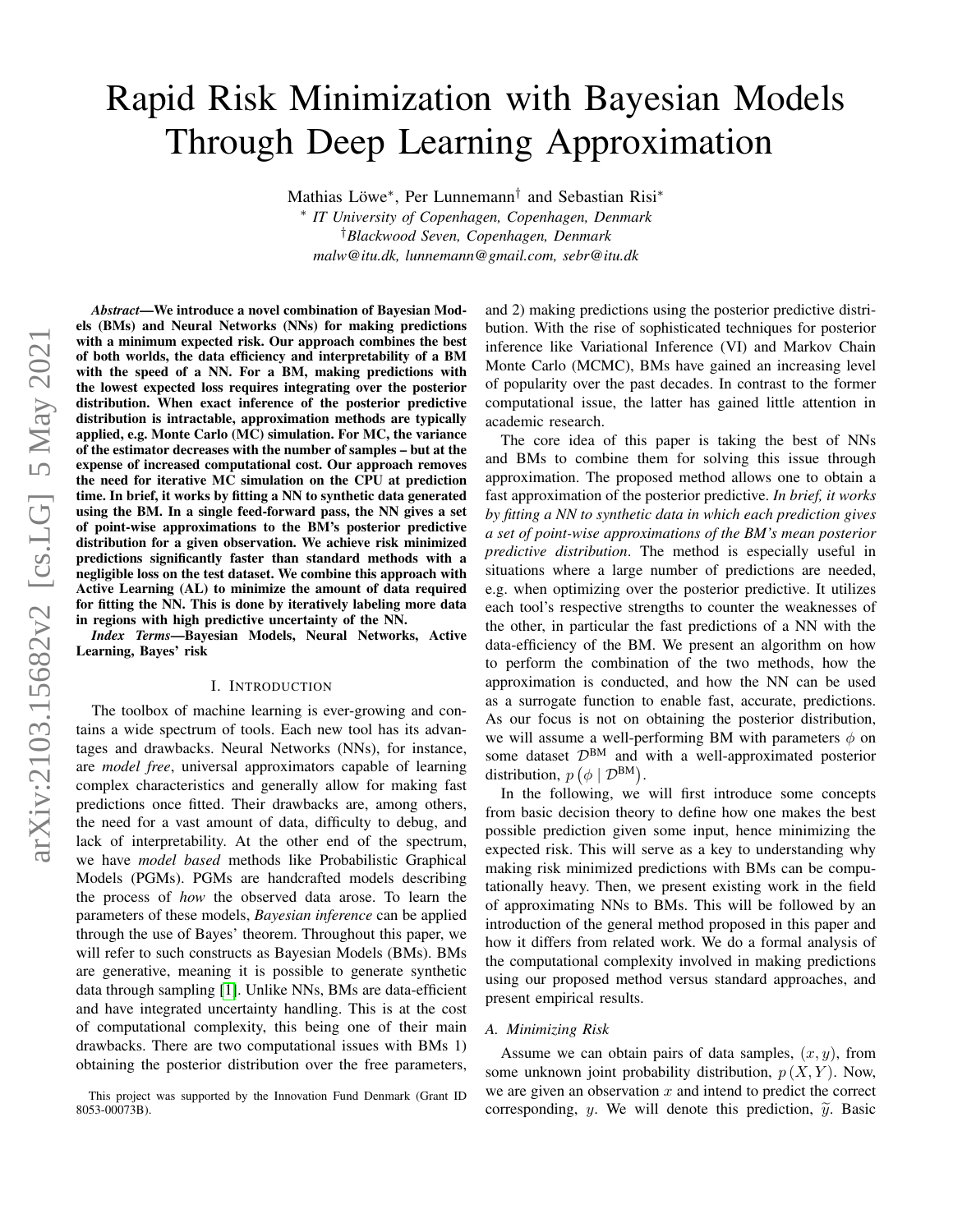decision theory establish how one makes the best prediction in such a case by minimizing the expected loss  $\mathbb{E}[\mathcal{L}(\widetilde{y}, y)]$ which is risk minimization [\[1\]](#page-7-0), [\[2\]](#page-7-1). Throughout this paper, we are interested in regression problems and will assume a Euclidean loss function,  $\mathcal{L}(\tilde{y}, y) = (\tilde{y} - y)^2$ . It can be shown that the prediction,  $\tilde{y}$ , which minimizes this expected loss is  $\mathbb{E}[Y \mid X]$  [\[2\]](#page-7-1). Hence, the optimal prediction is the conditional expectation of the underlying data distribution. For other choices on the form of  $\mathcal{L}$ , the optimal prediction would be different [\[3\]](#page-7-2). An oracle predicting  $\widetilde{y} = \mathbb{E}[Y | X]$ , would still incur some error due to the stochasticity of the data generation process, this error is sometimes called Bayes risk or Bayes error [\[4\]](#page-7-3), [\[5\]](#page-7-4). Without access to an oracle, the ground true data distribution for most interesting problems is unknown, and we cannot compute the conditional expectation directly. Instead, one can create a model of it. If we assume a BM with a posterior distribution  $p(\phi | \mathcal{D}^{BM}) \propto p(\mathcal{D}^{BM} | \phi) p(\phi)$ , we can use  $\mathbb{E}\left[\widetilde{Y} \mid X\right]$  as a surrogate for the ground true expected conditional, where  $p\left(\widetilde{Y} \mid X, \mathcal{D}^{BM}\right)$  is the posterior predictive and  $\mathcal{D}^{BM}$  denotes the dataset used for inferring the posterior of the BM.

As we are working with a BM, the posterior predictive distribution requires marginalizing over the posterior

$$
p\left(\widetilde{Y} \mid X, \mathcal{D}^{\text{BM}}\right) = \int p\left(\widetilde{Y} \mid X, \phi\right) p\left(\phi \mid \mathcal{D}^{\text{BM}}\right) d\phi. \tag{1}
$$

As a result, doing risk minimization with a BM requires computing the double integral

<span id="page-1-0"></span>
$$
\mathbb{E}\left[\widetilde{Y} \mid X\right] = \int \widetilde{Y} \int p\left(\widetilde{Y} \mid X, \phi\right) p\left(\phi \mid \mathcal{D}^{BM}\right) d\phi d\widetilde{Y}
$$

$$
= \int \mathbb{E}\left[\widetilde{Y} \mid X, \phi\right] p\left(\phi \mid \mathcal{D}^{BM}\right) d\phi. \tag{2}
$$

Integrating out the posterior is in most cases computationally intractable. As an approximation, one could ignore the full distribution over the posterior, and simply use a point estimate of the posterior, this point being the one with the highest probability,  $\phi_{MAP}$  [\[4\]](#page-7-3). This would constitute a Maximum a Posteriori (MAP) estimate. With uninformative priors, this would even be the Maximum Likelihood Estimate (MLE) [\[6\]](#page-7-5). This estimate will not reflect the model's uncertainty and is *not* a prediction that minimizes risk. Further, using  $\phi_{\text{MAP}}$  instead of marginalizing over the posterior can lead to more extreme predictions [\[3\]](#page-7-2), [\[6\]](#page-7-5).

Luckily, one can do better than MLE and MAP. One can obtain an estimate of [\(2\)](#page-1-0) through the simple Monte Carlo (MC) estimator [\[7\]](#page-7-6), [\[8\]](#page-7-7):

$$
\phi = \left[\phi_m \sim p\left(\phi \mid \mathcal{D}^{BM}\right)\right]_{m=1,\dots,M}^T
$$

$$
\widetilde{y} \approx \frac{1}{M} \sum_{m=1}^M \mathbb{E}\left[\widetilde{Y} \mid X, \phi_m\right],
$$
(3)

<span id="page-1-1"></span>where  $M$  is the number of MC samples. Equation [\(3\)](#page-1-1) can be calculated in parallel across CPU cores as each simulation runs independently of the other. Despite MC simulation being a simple, efficient, and fairly accurate, approximation, the degree of parallelism is limited to the number of CPU cores available, and consequently insufficient in time-sensitive domains with the need for a high level of accuracy, i.e. more posterior samples used for prediction. For the most simplistic BMs, this is not a computational burden and involves only a few matrix operations. However, as the complexity of the model increases, so does the cost of making predictions. This is particularly the case for BMs requiring some form of recursion.

In section [III,](#page-2-0) we present a method for training a NN to predict the expectation  $\mathbb{E}\left[\widetilde{Y} \mid X, \phi\right]$  for a set of pre-generated posterior samples. This allows for computing the expectation using the NN as a surrogate, and provides a point-wise for  $\phi$ approximation of the mean posterior predictive distribution in a single feed-forward pass. The mean of this set of conditional expectations constitutes an MC estimate of [\(2\)](#page-1-0), and can be used for minimizing risk when predicting. The general concept is visualized in Figure [1,](#page-2-1) which shows the transition from observational data, to a fitted BM with distributions over some parameters  $\phi$ , to a prediction using a NN as as surrogate for the BM.

## II. RELATED WORK

There are several (dis)advantages of using BMs over NNs. Generally, BMs allow one to *1)* specify prior beliefs on the parameters to be inferred, *2)* explicitly model interactions between features, and *3)* make decisions on how these features should affect the predictive distribution [\[9\]](#page-7-8), [\[10\]](#page-7-9). This requires a thorough understanding of the data and domain at hand, which can be difficult, if not impossible, in some cases. However, this construct results in data-efficient models, capable of fitting even on very sparse datasets [\[4\]](#page-7-3), [\[11\]](#page-7-10). The use of prior, likelihood, and posterior distribution, results in a strong, consistent, way of handling uncertainty throughout all aspects of the model. This is a result of the extensive use of marginalization over these distributions. This marginalization is what distinguishes the method from other pure optimization methods like NNs [\[12\]](#page-7-11). It is also what makes many interesting BMs computationally heavy, as doing exact inference for those is not possible due to the lack of a closed-form solution. Therefore, a variety of approximation tools have been explored to overcome the computational demand for the integrals involved in the marginalization procedure [\[2\]](#page-7-1), [\[3\]](#page-7-2), [\[9\]](#page-7-8).

The theoretical framework is inherently founded on probability theory. Therefore, the Machine Learning (ML) community has adopted and applied many concepts from Bayesian theory in their work to improve NNs [\[12\]](#page-7-11)–[\[21\]](#page-7-12). Bishop [\[18\]](#page-7-13) performed a thorough walk-through of some of these adopted concepts, including model comparison, hyperparameter optimization, Active Learning (AL), ensemble methods, and  $L_2$ regularization [\[2\]](#page-7-1), [\[18\]](#page-7-13), [\[22\]](#page-7-14).

It would seem that NNs have little to contribute to Bayesian methods. However, one of the main assets of NNs is their extreme flexibility as they are universal approximators [\[4\]](#page-7-3), [\[23\]](#page-7-15), [\[24\]](#page-7-16). This is a benefit of the vast amount of free parameters in the NNs. The number of free parameters of a NN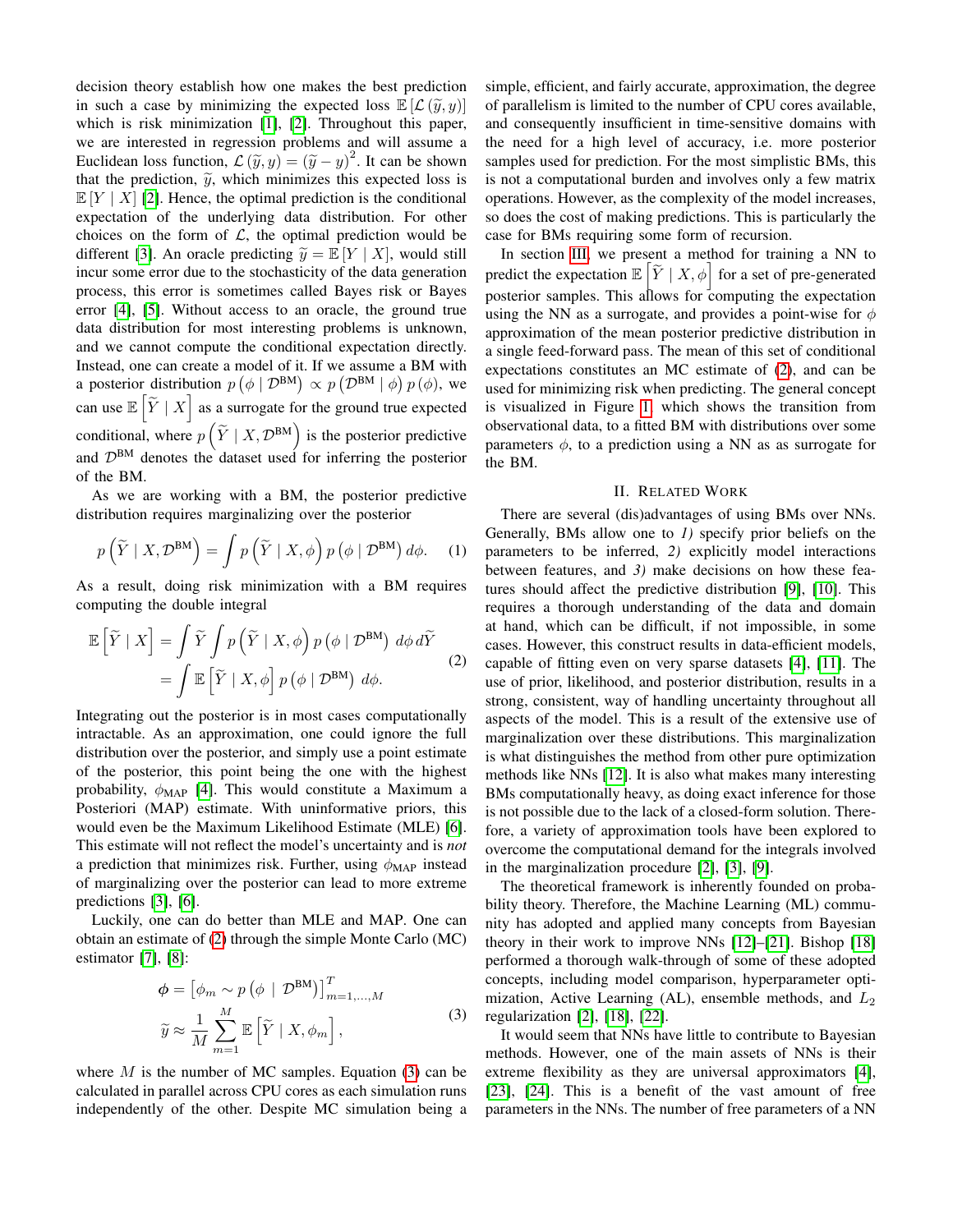<span id="page-2-1"></span>

Fig. 1: The transition from data, to BM, to NN. The colored dots indicate a sample from the corresponding distribution. First, the data is sampled. Then, the BM is fitted, and M samples from the posterior distribution is taken. Finally, the NN is trained such that for a given observation, the output of the NN corresponds to a prediction by the BM using each of the  $M$ posterior samples.

is often several orders of magnitude higher than most BMs. Taking for instance GPT-3 which uses 175 billion parameters [\[25\]](#page-7-17). The large number of free-parameters in NNs gives them a high model capacity. A model with a high capacity is flexible, but dependent on large quantities of training data to prevent overfitting. The Vapnik-Chervonenkis (VC) dimension can be used to obtain an upper bound on the generalization loss of a model given its effective capacity and the size of the training dataset [\[26\]](#page-7-18). As the capacity of the model increases, the required size of the training dataset increases to maintain the same generalization performance [\[2\]](#page-7-1), [\[4\]](#page-7-3), [\[27\]](#page-7-19). NNs with millions of free parameters are, as a result, depending on large training datasets. Finally, NNs generally suffer a lack of interpretability compared to a BM. The inferred MLE of the free parameters of a NN are simply far more difficult to reason about and interpret compared to a BM. Despite having far more free parameters, their extended use of matrix multiplication, execution on GPUs, and lack of marginalization, make them very fast compared to BMs.

Recent development in the field of ML applies the Bayesian probabilistic framework and one or more NNs in a compound for doing variational inference [\[28\]](#page-7-20) of complex distributions. Examples of such approaches are generative models like Variational Autoencoders [\[29\]](#page-7-21) and normalizing flows [\[30\]](#page-7-22), [\[31\]](#page-7-23). For instance, normalizing flows can be used for approximating the posterior distribution of a Bayesian NN [\[32\]](#page-7-24).

For such generative models, the posterior distribution and NN are optimized jointly and thus tightly coupled. The composition leverage the flexibility of NNs and the principled probabilistic framework to infer distributions over data.

Another type of combining Bayesian methods and NNs is fitting a NN to the posterior distribution of a BM. In such setups the posterior distribution of the BM is first inferred, and only afterwards the NN is introduced. This is done with the purpose of leveraging the predictive speed of the NN, and such an approach is also presented in this paper.

A pre-existing example of this method is presented by Jia et al. [\[33\]](#page-7-25). In which case, the NN predicts a discrete approximation to the conditional posterior distribution for each free parameter in the BM. This is fundamentally different from our approach, as our NN has no notion of the parameters of the BM, it is simply latent in the dataset.

In the work of Pavone et al. [\[34\]](#page-7-26), another approach was taken to approximate a NN to a BM. In this work, they took the domain of particle physics and sampled a target  $t \sim p(T)$  using a joint prior distribution over the target variables. Then, using the likelihood, I samples of datapoints  $\mathbf{x} = [x_i \sim p(X | t)]_{i=1,...,I}^T$  served as I input examples to the NN. The NN would then gain robustness and learn the uncertainty of the model through the data sampling process. The NN itself though, predicts a single MLE for  $t$ , and thus has no way to represent the posterior predictive distribution in its output. The results show how using a NN for predictions rather than a BM, can reduce the prediction time from over four hours to a matter of milliseconds. This demonstrates the potential benefits from using such setups [\[34\]](#page-7-26).

# III. METHOD

<span id="page-2-0"></span>In this section, we introduce the method and algorithms proposed for approximating a BM with a NN. The purpose of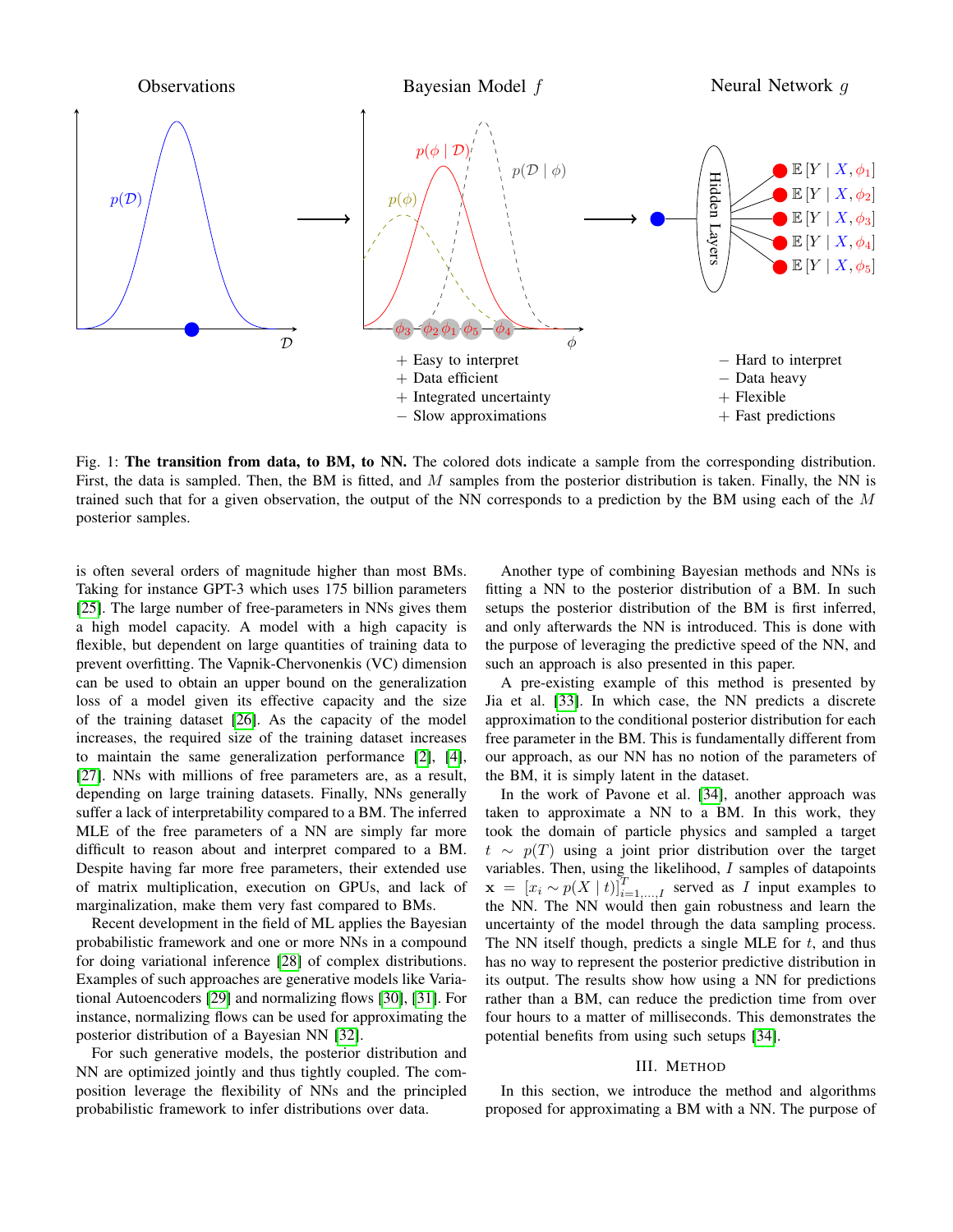the approximation is to have the ability to make predictions on new data based on an approximation of the full posterior distribution of the BM. These predictions should *minimize the risk* one takes when making that prediction – meaning it should be the best possible prediction one can make given a BM. In the result section, we show how our method allows for such predictions faster than standard methods for BMs with higher complexity. This happens due to the architecture as presented in Figure [1.](#page-2-1) The output of the NN is a *pointwise for*  $\phi$  *estimate of the BM's mean posterior predictive distribution*. This approximation is obtained in a *single* feedforward pass of the NN. Having access to the posterior predictive is beneficial for subsequent evaluation of the model as it provides more detailed information about the predictions. This distribution can, for instance, be used for quantifying the model's uncertainty in the prediction made.

One of the major disadvantages of NNs is their requirement for large training datasets in contrast to BMs. This issue is resolved with the ability to use the BM for generating a dataset of arbitrary size for the NN. Having a set of posterior samples from the BM, one can simply generate synthetic input data, and pass it through the BM. This data needs to be evaluated on the BM multiple times, one time for each posterior sample used. The result is a discrete approximation of the mean of posterior predictive distribution. It is important to note that the NN has no notion of the actual posterior samples of the BM. These are latent in the dataset generated for training the NN. In this way, our method preserves the benefits from the BM, but also gain the speed improvement from the NN.

Formally, we let  $g : \mathbf{x} \subset \mathbb{R}^J \to \tilde{\mathbf{y}} \subset \mathbb{R}^M$  be<br>r approximation of the model (i.e. our NN). For fitting our approximation of the model (i.e. our NN). For fitting g, we apply the loss function Smooth<sub>L1</sub>( $\mathbf{y}, \tilde{\mathbf{y}}$ ), with  $\mathbf{y} = [y_m = \mathbb{E}[Y | \mathbf{x}, \phi_m]]_{m=1,\dots,M}^T$ .  $\phi$  is a vector of size M with  $\phi \sim p(\phi \mid \mathcal{D}^{BM})$  sampled prior to data generation and afterwards kept fixed<sup>[1](#page-3-0)</sup>. For computing the expectations, the posterior predictive,  $p(Y | X, \phi)$ , from the BM is used. Finally, Smooth<sub>L1</sub> is the Smooth L1-loss, a combination of L1loss and L2-loss [\[35\]](#page-7-27).

The core algorithm contains three steps: *1*) Let  $\phi$  be a vector of M posterior samples taken from  $p(\phi | \mathcal{D}^{BM}), 2)$  sample the training dataset,  $\mathcal{D}^{\tilde{N}N}$ , using algorithm [1,](#page-3-1) and 3) fit q to  $\mathcal{D}^{\tilde{N}N}$ .

The sampling algorithm is outlined in Algorithm [1.](#page-3-1) Here,  $\odot$  denotes the Hadamard product. We randomly *dropout* with probability,  $\tau$ , each of the J sampled values in vector x. This is done as a generalization technique to assist the NN recognizing invariants in the underlying model. This is similar to randomly removing pixels for an image recognition task, only in our case, the predicted value, y, is changed with respect to the alteration of x.

#### *A. Computational Complexity*

Generating data and fitting a NN to a BM is a computationally more time-consuming task compared to doing a Algorithm 1: Algorithm for the data sampling process for fitting the NN to a BM for risk minimization.

| <b>Input</b> : I, $p(X)$ , $\tau$ , $p(Y   X, \phi)$                                                                                                                                                                                                                                                                                                                                                                                                                                          |
|-----------------------------------------------------------------------------------------------------------------------------------------------------------------------------------------------------------------------------------------------------------------------------------------------------------------------------------------------------------------------------------------------------------------------------------------------------------------------------------------------|
| Output: $\mathcal{D}^{NN}$                                                                                                                                                                                                                                                                                                                                                                                                                                                                    |
| 1 $\mathcal{D}^{\text{NN}} \leftarrow \varnothing$                                                                                                                                                                                                                                                                                                                                                                                                                                            |
| 2 for $i \leftarrow 0$ to <i>I</i> by 1 do                                                                                                                                                                                                                                                                                                                                                                                                                                                    |
| $\begin{array}{ll} \mathbf{a} & \mathbf{b} \in \left[ \rho_j \sim \text{Bern}\left(\tau\right) \right]_{j=1,,J}^T \ \mathbf{a} & \mathbf{x} \sim p\left(X\right) \ \mathbf{x} \leftarrow \mathbf{x} \odot \boldsymbol{\rho} \ \mathbf{b} & \mathbf{y} \leftarrow \left[ y_m \leftarrow \mathbb{E}\left[Y \mid \mathbf{x}, \phi_m\right] \right]_{m=1,,M}^T \ \mathcal{D}^{\text{NN}} \leftarrow \mathcal{D}^{\text{NN}} \cup \left\{ \left(\mathbf{x}, \mathbf{y}\right)\right\} \end{array}$ |
|                                                                                                                                                                                                                                                                                                                                                                                                                                                                                               |
| // Dropout                                                                                                                                                                                                                                                                                                                                                                                                                                                                                    |
|                                                                                                                                                                                                                                                                                                                                                                                                                                                                                               |
|                                                                                                                                                                                                                                                                                                                                                                                                                                                                                               |
| 8 end                                                                                                                                                                                                                                                                                                                                                                                                                                                                                         |

<span id="page-3-1"></span>MC simulation for a single prediction. If each BM prediction with MC has complexity  $\mathcal{O}(m)$ , with m being the number of samples, then making *n* predictions has complexity  $\mathcal{O}(nm)$ . As the number of predictions increases, the processing time increases linearly. In contrast, generating a dataset  $\mathcal{D}^{NN}$  and doing *n* predictions has complexity  $\mathcal{O}(\kappa m + n)$  with  $\kappa$  being the number of dataset samples required for training the NN. When  $n \geq \frac{\kappa m}{m-1}$ , our method has the lowest overall complexity. One might wonder if that is a real use-case, as  $\kappa$ , is usually in the order of thousands. Some optimization problems and domains, however, are depending on solving the conditional expectation,  $\mathbb{E}[Y | X]$ , a vast amount of times for varying input. Moreover, for a real-time application, once trained, the NN will provide better response times and thus improve user experience.

Having a fitted NN and  $m > 1$ , using the NN allows for risk minimized predictions with a lower complexity for a single observation compared to the BM. This makes our method appealing in some time-sensitive domains. These are domains with surplus time when fitting the BM, but at some point later require accurate predictions quickly for new input. Examples of such domains could be stock market trading or autonomously driving vehicles: both needing rapid, correct, reactions to new observations, but have surplus time when the stock market is closed, or doing research. Further, our method is beneficial when the rate of new incoming data surpasses the time it takes to evaluate [\(3\)](#page-1-1) using the BM. Examples are particle physics and big data applications with a high data velocity.

Some software frameworks such as Jax [\[36\]](#page-7-28), enable executing BMs on the GPU rather than the CPU. This provides some gain in speed. However, the computational complexity analysis remains the same as the same sequence of statements needs to be computed for the BM.

# *B. Active Learning*

As the computational complexity of using our method depends on  $\kappa$  (the size of the training set), minimizing  $\kappa$ increases the computational benefit of our proposed method. Thus, we apply AL as an extension to the regular training algorithm to maximize the computational benefit. The approach is

<span id="page-3-0"></span><sup>&</sup>lt;sup>1</sup>As the conditional expectation of the BM is now the ground true value to be predicted by the NN, the output of the BM is now denoted y and the output of the NN as  $\tilde{\mathbf{v}}$ .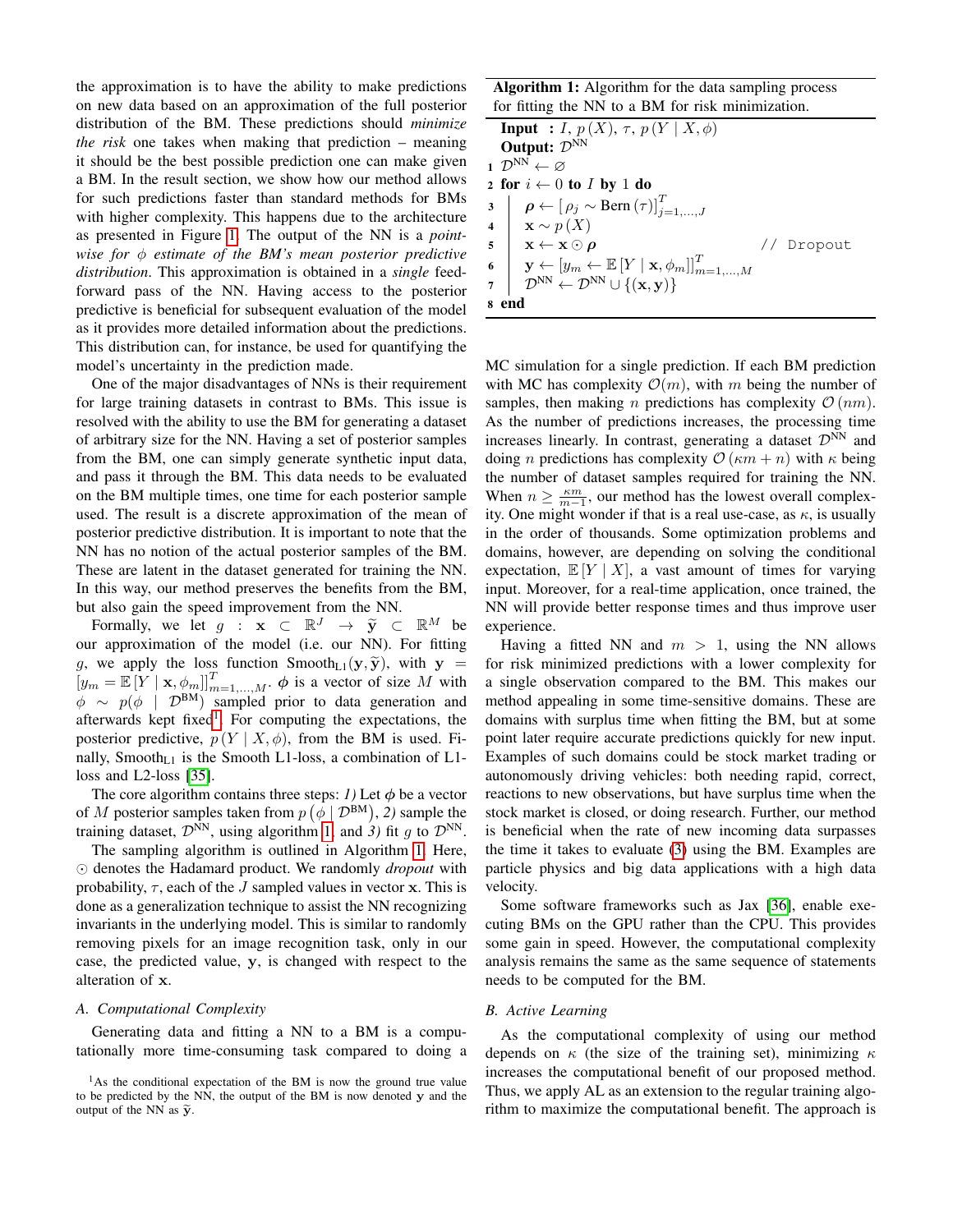# Algorithm 2: Active Learning algorithm.

**Input** :  $\phi$ ,  $\tau$ ,  $p(Y | X, \phi)$ ,  $p(\phi | \mathcal{D}^{BM})$ , patience **Output:**  $q$ 1 stopper  $\leftarrow$  EarlyStopping(patience) 2  $X \sim \mathcal{U}(\mathbf{0}_I, \mathbf{1}_I)$  $3 \t g \leftarrow$  initialize NN 4  $\phi \leftarrow [\phi_m \sim p (\phi \mid \mathcal{D}^{BM})]_{m=1,...,M}^T$ <br>5  $\mathcal{D}^{NN} \leftarrow$  algorithm  $1(I^{\text{Init}}, \phi, p(X), ...)$ 6 do 7  $\downarrow \mathcal{D}^{NN} \leftarrow \mathcal{D}^{NN} \cup$  algorithm  $1(I^{AL}, \phi, p(X), ...)$ 8  $\mid g \leftarrow$  (re)train g on  $\mathcal{D}^{NN}$ 9  $\sigma \leftarrow$  Measure Uncertainty  $(q)$ 10  $\pi \leftarrow \text{Softmax}(\sigma)$ 11 |  $X \sim \text{Cat}(\pi)$ 12 while stopper.should continue  $(g)$ 

<span id="page-4-0"></span>outlined in algorithm [2,](#page-4-0) and works by iteratively expanding the training dataset for the NN. This is done through modifications to the data sampling distribution,  $p(X)$ , from which new data is generated. The iterative, data-augmented, approach helps minimizing the computational burden of evaluating the BM. During the first iteration, a uniform distribution is used for generating the initial dataset of size  $I^{\text{Init}}$ . Subsequently, this distribution is changed to a categorical distribution with probabilities reflecting the NN's predictive *uncertainty* on entries from a large, unlabeled, uniformly sampled, dataset  $X<sup>uncert</sup>$ . From this categorical distribution,  $I<sup>AL</sup>$  entries are sampled with replacement. These are then labeled using the BM and added to the training dataset for the next round.

The aforementioned uncertainty is measured through the use of dropout. For each example  $\mathbf{x}^{\text{uncert.}} \in \mathbf{X}^{\text{uncert.}}$ , we measure the NN's predictive uncertainty. This is done by performing  $K$  feed-forward passes through the network for  $x^{uncert.}$  with dropout enabled, such that the predictions,  $\widetilde{Y}^{\text{uncert}}$ , is a  $M \times$  $K$  matrix. To reduce this matrix to a single value reflecting uncertainty on  $x^{\text{uncert}}$ , we take the standard deviation over K to obtain a vector of  $M$  standard deviations for which we calculate the mean:

<span id="page-4-2"></span>
$$
\sigma_{\mathbf{x}^{\text{uncert.}}} = \frac{1}{M} \sum_{m \in M} \sigma\left(\widetilde{\mathbf{Y}}_m^{\text{uncert.}}\right) \tag{4}
$$

The larger standard deviation means a higher uncertainty and as a result a larger sampling probability from the categorical distribution. This operation is performed over each instance in the unlabeled dataset, and the resulting set of  $\sigma$ 's is transformed using Softmax in order for them to be used as probabilities.

Finally, we apply Early Stopping (ES) [\[37\]](#page-7-29) at two levels. We will refer to these as *intra*- and *inter*-ES. Intra-ES regulate when to stop fitting the NN on  $\mathcal{D}^{NN}$ , while inter-ES determines when to stop the AL iterations. When inter-ES chooses to stop, it restores the state of the NN to the best performing one. Both ESs are using the same, fixed, validation dataset to ascertain the performance of the NN.

# IV. EXPERIMENTS

For the experiments in this paper, we assume a Bayesian regression model,  $f : \mathbf{x} \subset \mathbb{R}^J \to y \subset \mathbb{R}$ , where x is a single example. The model is as follows

<span id="page-4-1"></span>
$$
\alpha \sim \mathcal{N}(1.5, \mathbf{I}_J); \qquad \beta \sim \mathcal{N}(0.5, 0.25\mathbf{I}_J)
$$

$$
\sigma^2 \sim \mathcal{N}(0, 1); \qquad \gamma \sim \mathcal{N}(0, 0.5)
$$

$$
f(\mathbf{x}) = \gamma + \sum_{j=1}^J \beta_j \psi(x_j \alpha_j); \qquad Y \sim \mathcal{N}(f(\mathbf{x}), \sigma^2)
$$
(5)

With  $I_J$  being the identity matrix with rank  $J$ . The intuition behind this model is that the output is the sum of a linear transformation of each feature which is altered by some function,  $\psi$ . This function is domain-dependent, and could be  $\sqrt{$ , sin, log, sigmoid, or the like.  $\alpha$ ,  $\beta$  and  $\sigma$  are J-dimensional column vectors and represent the parameters of the BM which needs to be inferred. The BM outlined above does not directly resemble any real-world model. Nonetheless, one can easily imagine such a setup for modeling periodic data as the sum of sin functions with each feature having a different period. Another example could be a model for diagnosing the risk of having a particular disease, here, x could be a patient's blood test results,  $\beta$  the impact of each examined property,  $\psi$  the sigmoid function to saturate the influence of each property, and  $\alpha$  a scaling factor.

Next, we are interested in using the model for predictions over the full posterior on new data. Further, we will assume no closed-form solution of the posterior predictive distribution, hence for doing predictions with the BM, we will apply MCsampling as in [\(3\)](#page-1-1), and assume a sufficient posterior fit to the observed data  $\mathcal{D}^{\text{BM}}$ .

When conducting predictions using this model, each of the  $m \in \{1, \ldots, M\}$  posterior samples of  $\alpha$ ,  $\beta$ , and  $\gamma$  need to be used. The computational complexity of [\(5\)](#page-4-1) is linearly dependent on J. Thus, doing predictions over the full posterior becomes increasingly computationally heavy as the number of features grows. One could imagine other terms that reflect more complex effects such as synergies across features to take place in the model. A synergy effect between all features would transform the linearly growing complexity into an exponential one.

In contrast to the complexity growth of the BM for increasingly complex tasks, the same growth is not necessarily present for NNs. Using the property of NNs being universal approximators, adding more complexity to the BM does not necessarily require a larger NN as long as its capacity is not fully utilized. Even using a *single* hidden layer in the NN, with enough width, it remains a universal approximator [\[38\]](#page-7-30). Consequently, in the extreme case, the NN approximation provides extremely fast predictions, as it will only involve two matrix multiplications, two addition terms, and an activation function.

To examine this, our experiments will focus on approximating the BM from [\(5\)](#page-4-1) with a NN. We will vary the computational complexity of the model through J and evaluate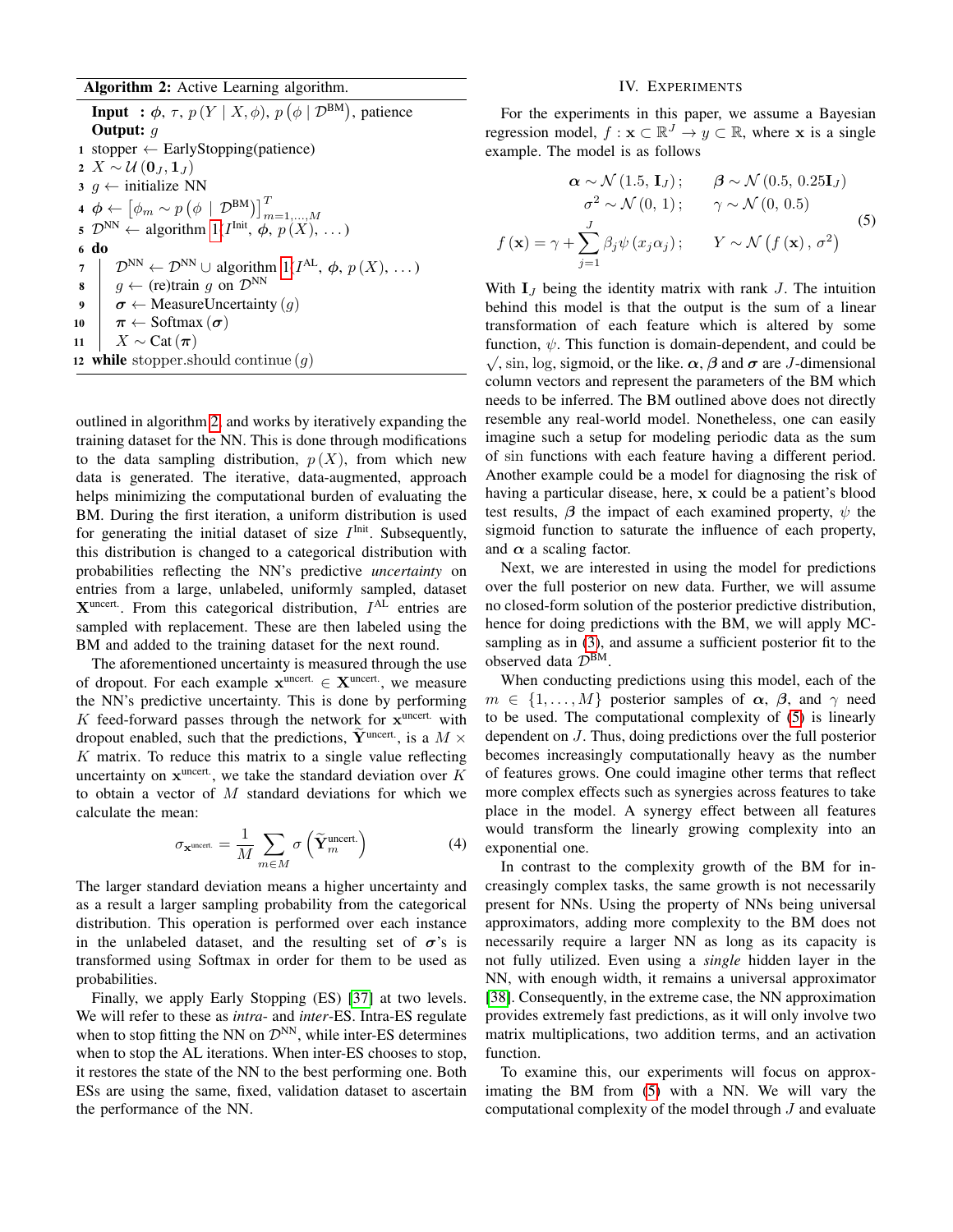the NN's fit to the BM. The main motivational factor for introducing a NN as an approximation of a BM is the gain of speed when making multiple predictions. To quantify this, we measure the runtime for making predictions on the whole testing dataset using  $M$  posterior samples. We will refer to this runtime as prediction time. Our results will focus on the prediction time as a function of model complexity, and the required size of the training dataset.

Throughout all experiments, we use a simple, feed-forward NN with a single hidden, dense, layer with a width of 5,000. We use dropout [\[39\]](#page-7-31) with a rate of 0.5, and batch normalization [\[40\]](#page-7-32) after the hidden layer. We let  $I<sup>Init</sup> =$ 10,000,  $I^{AL} = 1,000$ ,  $\tau = 0.8$ , and  $M = 2,000$ . We keep  $M$  fixed for all experiments and instead vary  $J$ , but one could make similar experiments for an increasing number of posterior samples. For training the NN we use a learning rate of  $3 \times 10^{-4}$ , and set the patience to 10 and 20 for inter- and intra-ES, respectively. The validation and testing dataset each contain 50,000 examples. The experiments are executed on an Intel Core i7-6700K with 48GB ram and a NVIDIA GeForce RTX 2080TI GPU. We use PyMC3 [\[41\]](#page-7-33) version 3.9.3 for Bayesian inference with the No-U-Turn Sampler [\[42\]](#page-7-34) using 2,000 warmup steps and 2,000 samples.  $\mathcal{D}^{BM} = \{ \mathbf{X}^{BM}, \mathbf{Y}^{BM} \}$  contains  $N = 5,000$  examples with XBM being sampled from a standard Gaussian distribution, and  $\mathbf{Y}^{BM} = \left[\hat{\mathbf{Y}}_n^{BM} = f\left(\mathbf{X}_n^{BM}\right)\right]_{n=1,\dots,N}^T$  from [\(5\)](#page-4-1) with the ground-true values pre-sampled using  $\hat{\gamma} \sim \mathcal{U} (-0.5, 0.5)$ ,  $\hat{\alpha} \sim \mathcal{U} (0.3 \cdot \mathbf{1}_J, 3.0 \cdot \mathbf{1}_J)$ , and  $\beta \sim \mathcal{U} (0.1 \cdot \mathbf{1}_J, \mathbf{1}_J)$ .

#### V. RESULTS

In Figure [2,](#page-5-0) one can see the prediction time on the testing set for increasing model complexities, the corresponding Mean Squared Error (MSE), and the size of the training dataset used for fitting the NN. When measuring the prediction time of the BMs, the operation is run in parallel using all cores of the CPU when iterating over the  $M$  posterior samples. This is done using a pool of threads. All calculations make use of the Numpy library with vectorized operations to obtain the best possible performance. The PyMC3 framework also provides a method for making predictions using vectorized computations. However, this does not make use of parallelization and therefore yields a worse prediction time than those we have reported here using both vectorized operations and concurrency.

Measuring runtimes on modern computers is generally an error-prone task, and we, therefore, repeated each experiment five times. From the figure the linear relationship between complexity and prediction time using the BM is clear, whilst it remains constant for the NN. As complexity increases, we see a small decreasing tendency in the MSE. The MSEs is for all experiments considered low, spanning from  $4.3 \times 10^{-5}$  to  $2.1 \times 10^{-4}$ . The results indicate a negative correlation between the MSE and model complexity. We find this somewhat surprising, as it seems intuitive that more complex models would be harder for the NN to approximate. We attribute this phenomenon to be a result of the central limit theorem [\[43\]](#page-7-35),

<span id="page-5-0"></span>

Fig. 2: Prediction time (top), MSE on the testing dataset (bottom left), and the ultimate size of the training dataset (bottom right), shown as a function of model complexity J. The lines indicate the mean of each experiment which is repeated five times. The shades are the 90% confidence interval bands, and the markers show the values of J for which experiments were conducted. The prediction time on the testing dataset using the BM versus the NN is shown at the top figure. This figure illustrates the linear relation between the model complexity and the prediction time using the BM while being constant for the NN. The bottom left figure shows the MSE of the NN calculated on the testing dataset. The bottom right figure shows how the size of the training dataset increases nonlinearly with the complexity of the BM to be approximated. Here, the dotted line indicates the lowest possible size of the training dataset as each experiment starts with 10,000 examples and passes at least 10 AL iterations.

as the normalized distribution over  $Y^{NN}$  shrinks to a normal, making it easier for the NN.

# *A. Active Learning and the Size of the Training Dataset*

To examine the strength of the correlation between the NN's uncertainty and the predictive error on the  $X<sup>uncert.</sup>$  dataset, a calibration plot is shown in Figure [3.](#page-6-0) This figure shows the NN's uncertainty (calculated using [\(4\)](#page-4-2)) as a function of the average Root Mean Squared Error (RMSE),  $\mu_{RMSE}$ . This average is taken over the  $K \times M$  predictions. The figure shows the correlation for an experiment with complexity  $J = 5$ . Although the correlation is not equally strong for all examples, it shows a general tendency. If the correlation was not present, the newly added data to the training dataset would provide little to no improvement on the validation dataset. If that was the case, the ES algorithm would terminate the training process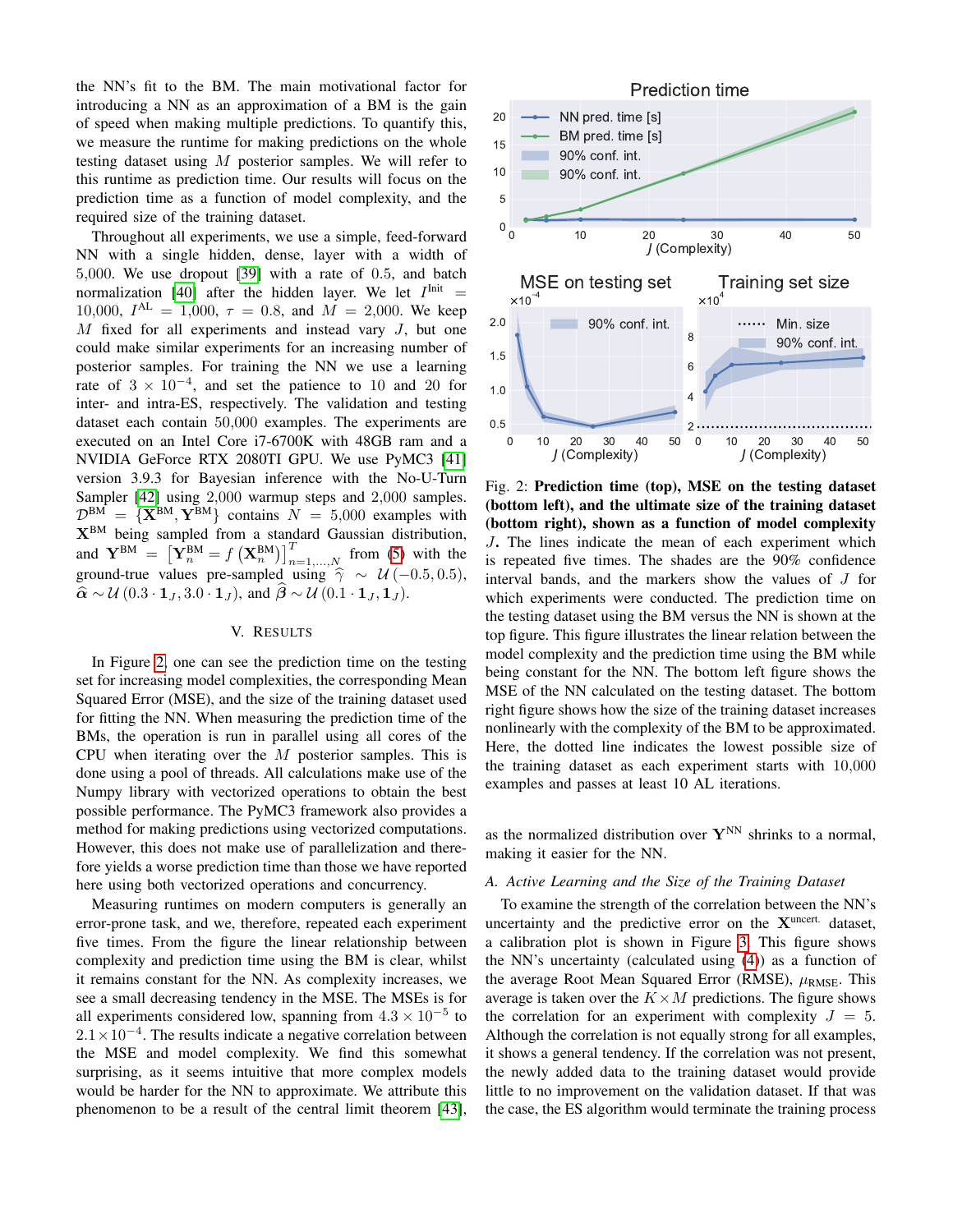<span id="page-6-0"></span>

Fig. 3: Calibration plot showing the correlation between the uncertainty of the NN,  $\sigma$ , and its prediction's RMSE on newly sampled data,  $\mu_{RMSE}$ . The correlation allows for sampling additional data purely based on the uncertainty estimate of the datapoints.

as soon as the iteration counter reached the patience threshold. This level is indicated by the dotted line in Figure [2.](#page-5-0) The line illustrates the smallest possible size of the training dataset (20,000) when using the hyperparameters  $I<sup>Init</sup> = 10,000$ ,  $I^{AL} = 1,000$ , and an inter-ES patience of 10.

#### VI. DISCUSSION AND FUTURE WORK

The use of dropout as a measure of uncertainty assumes a correlation between the standard deviation over the K predictions, and the actual ground true error. [\[44\]](#page-7-36) showed such a correlation exists for a range of different problems for which  $\widetilde{y} \subset \mathbb{R}^1$ . In our domain presented here, we have increased<br>complexity as  $\widetilde{y} \subset \mathbb{R}^M$  with  $M \gg 1$ . In (4) we take the complexity as  $\widetilde{y} \subset \mathbb{R}^M$  with  $M \gg 1$ . In [\(4\)](#page-4-2) we take the mean over  $M$  to obtain a single scalar reflecting the NN's joint uncertainty over all predicted values. Whether this is sufficient summary statistics for the use of AL is unsettled, and an area for future research.

In this paper, we presented a method for which the NN predicts a vector of point-wise estimations of the BM's posterior predictive distribution  $\mathbb{E}\left[\widetilde{Y} \mid X, \phi\right]$ . One could potentially simplify the method by making the NN predict  $\mathbb{E}\left[\widetilde{Y} \mid X\right]$ instead. Such a change would mean  $M = 1$ , and only require an alteration to the generation of  $\mathcal{D}^{NN}$  by performing the averaging step in [\(3\)](#page-1-1) when computing  $Y^{NN}$  using the BM. We argue that one might as well do the MC simulation step on the output of the NN rather than when generating the training data for the NN. The MC simulation involves

a summation operation, and thus information to the NN is lost. Therefore, we argue the training task of the NN simply becomes easier. Further, having a discrete approximation of the posterior predictive distribution, allows one to recover the uncertainty of the BM in a way the summation function would make irrecoverable.

The BM presented in [\(5\)](#page-4-1) is relatively simplistic. More complex effects such as synergies across features or an autoregressive component can significantly increase the prediction time of a BM. Future research should extend the BM with such effects and evaluate the NN's ability to approximate such constructs, as these leave room for even larger speed-gains over the BM.

A drawback of our method is the assumption the BM is fixed. Changes to the BM's construct or posterior distribution would require a refit of the NN. Depending on the magnitude of the change in the BM, one might achieve good results by using transfer learning [\[4\]](#page-7-3), [\[45\]](#page-7-37), by transferring the state of the original NN to fit the updated BM.

#### VII. CONCLUSION

In this paper, we presented a method for training a NN as a function of x to predict a point-wise approximation of the BM's posterior predictive distribution conditioned on x. This is achieved in a single feed-forward pass of the NN. We applied this approach on a set of generalized BMs, and showed how the fitted NNs achieved good approximations. We further evaluated the runtime when making predictions for each of the BMs involved. These predictions were conducted on the testing dataset using M posterior samples. Here, we found a linear relation between the complexity of the BM and the runtime, while the runtime for making predictions using the NN remained unchanged. Thus, we found our method to make predictions on the testing dataset  $>14\times$  faster than the largest evaluated BM – this with an imperceptible MSE. In addition, we show our method to be only slightly slower for the most trivial BMs. Hence, the proposed method is applicable when the same, complex, BM is needed for making predictions in time-sensitive domains. We also demonstrated how the use of AL can help reduce the dataset required to train the NN in such a context. This method minimizes the cost of obtaining this training dataset. In this regard, our results indicate that the size of the training dataset increases with a smaller constant factor than the increased complexity of the BM. This advocates the use of this method, as doubling the complexity of the BM only requires slightly larger training datasets.

# ACKNOWLEDGMENTS

We would like to express our very great appreciation to Mr. Miguel González and Dr. Jes Frellsen for their valuable and constructive suggestions and feedback during the development of this research work.